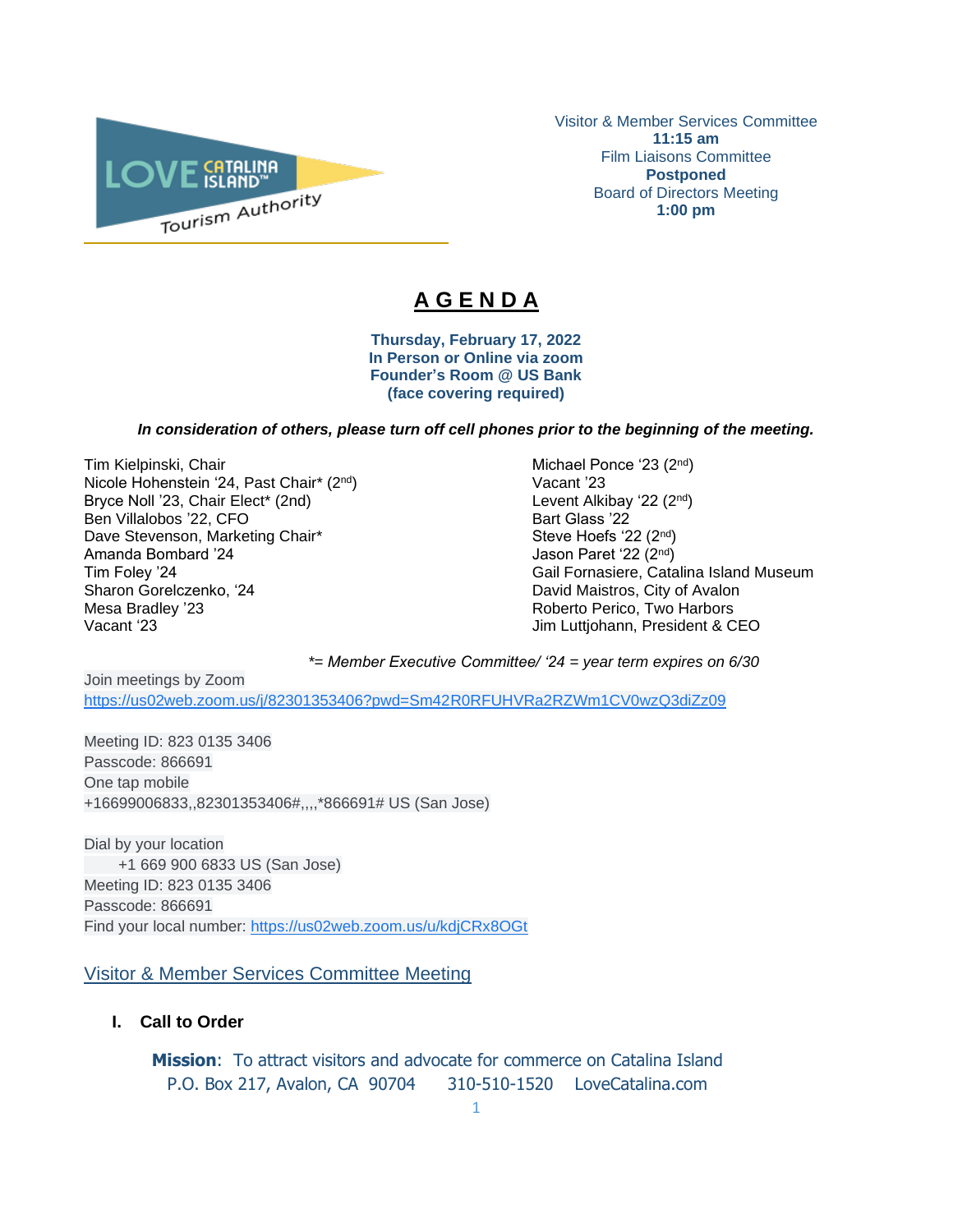- **II. Dropped Member re-engagement**
- **III. New Member outreach/brainstorming**
- **IV. Future Agenda Items**
- **V. Adjourn**

## Board Meeting

## **I. Call to Order**

## **II. Introductions & Recognitions**

#### **III. Consent Item(s)**

Approve Minutes

November 18, 2022 (correction from last meeting)

January 20, 2022\*

Presentation of Financials—Ben Villalobos

January 2021\*

## **IV. Report of the Chair—Tim Keilpinski**

Board Retreat\* TOT/TBID update Outgoing Board Member Denise Radde, Retiring Avalon City Manager Incoming Board Member David Maistros, Avalon City Manager Call for Nominations for two vacant board seats (partial terms through June 2023)

### **V. President's Report\*—Jim Luttjohann**

# **VI. Discussion & Possible Action Item(s)**

**Marketing Chair Report—Dave Stevenson** Campaign Update PR Update IMM Event 2022 Visitors Guide 2022 Map & Directory Trip Advisor Contract Renewal Social Media update Visit California influencers Visit California Outlook Conference March 17, Committee Meeting @ 11:15 am

## **Visitor & Member Services Report**

Committee Meeting—Nicole Hohenstein

#### **Events Report—Janet DeMyer**

New Year's Eve wrap up Concert Series Xceptional dates/bands Local Bands tbd Lodging Open House planning Pride Walk/event planning

**Mission**: To attract visitors and advocate for commerce on Catalina Island P.O. Box 217, Avalon, CA 90704 310-510-1520 LoveCatalina.com